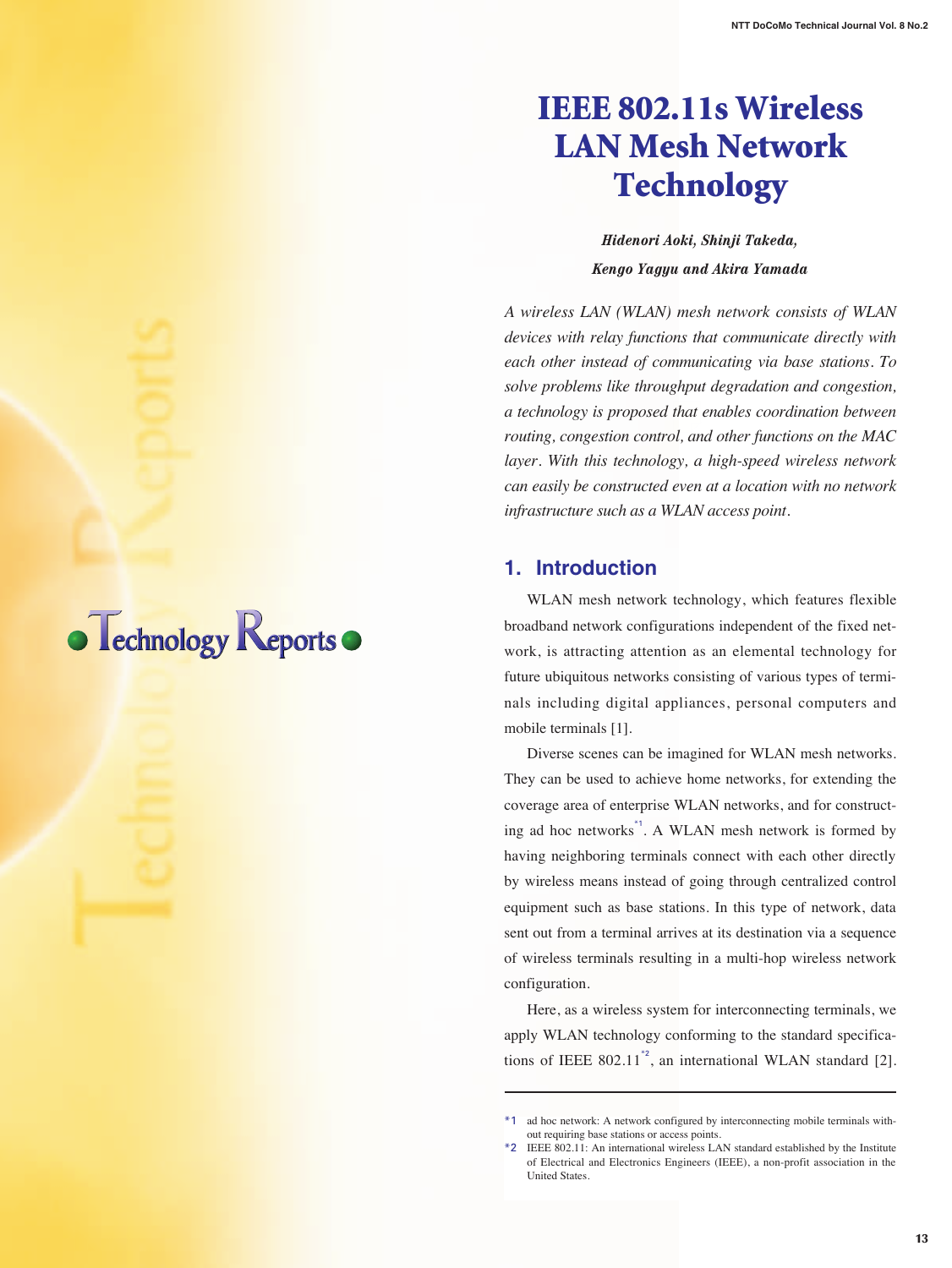

WLAN technology is finding widespread use as a means of achieving broadband wireless communications, and it is an area of ongoing technical innovation especially in Quality of Service  $(OoS)$  technology<sup>\*3</sup> [3] and wireless high-speed techniques (600) Mbit/s) [4].

WLAN mesh networks feature higher data transmission rate due to shortened communication distance, expanded network capacity through spatial frequency reuse, automatic network configuration, and improved robustness due to a route recovery mechanism.

However, multi-hop wireless networks are not problem free. For example, their operation can be affected by hidden terminals<sup> $*4$ </sup> and exposed terminals $*5$  that are associated with degradation of throughput<sup>\*6</sup> characteristics, and they also suffer from network congestion [5]. These problems depend heavily on the routing protocol used to determine routes and on the radio access control scheme and radio resource management scheme implemented on the Medium Access Control (MAC) layer<sup>\*7</sup>. To solve these problems so that the advantages of WLAN mesh networks can be used to the fullest, it is important that major functions implemented on the MAC layer operate in coordination with the routing protocol in real time [6].

Against the above background, we investigated a WLAN mesh network technology that implements the routing protocol on the MAC layer, and proposed the main results of that study to IEEE 802.11s [7].

The IEEE 802.11s task group was formed in May 2004 to standardize the technologies that would be needed to deploy WLAN mesh networks. This work involved the creation of usage models and requirements necessary for selecting proposed technologies and the preparation of formal procedures for making selections. A Call For Proposal (CFP) was issued in January 2005. By the time of a meeting held in March 2006, 2 candidates out of 15 submissions had survived, and these were eventually combined into a single draft version of a standard specification [8][9] based on the DoCoMo proposal. The plan from here on is to refine the specifications into a form that will win final approval. These standardization activities are expected to be completed by June 2008.

The following chapters will outline the system architecture of WLAN mesh networks and describe the main technological components of that architecture.

## **2. Overview of WLAN Mesh Networks**

## **2.1 Device Types and Network Configuration**

As shown in **Figure 1**, a WLAN mesh network consists of Mesh Points (MPs) equipped only with WLAN mesh network functions, Mesh Access Points (MAPs) equipped with a WLAN



**Figure 1 Configuration of a WLAN mesh network**

- \*3 QoS technology: Techniques for securing optimal bandwidth according to the purpose of communications and guaranteeing the quality required by that type of communications.
- \*4 Hidden terminals: Terminals located in areas that cannot receive each other's signals nor determine the other's communication status. A phenomenon by which packets submitted simultaneously by hidden terminals collide and call quality

degrades is called the "hidden terminal problem."

\*5 Exposed terminals: Neighboring terminals whose mutual communications prevent other terminals from communicating. A phenomenon by which communications are suppressed in this way preventing required throughput from being attained and degrading call quality is called the "exposed terminal problem."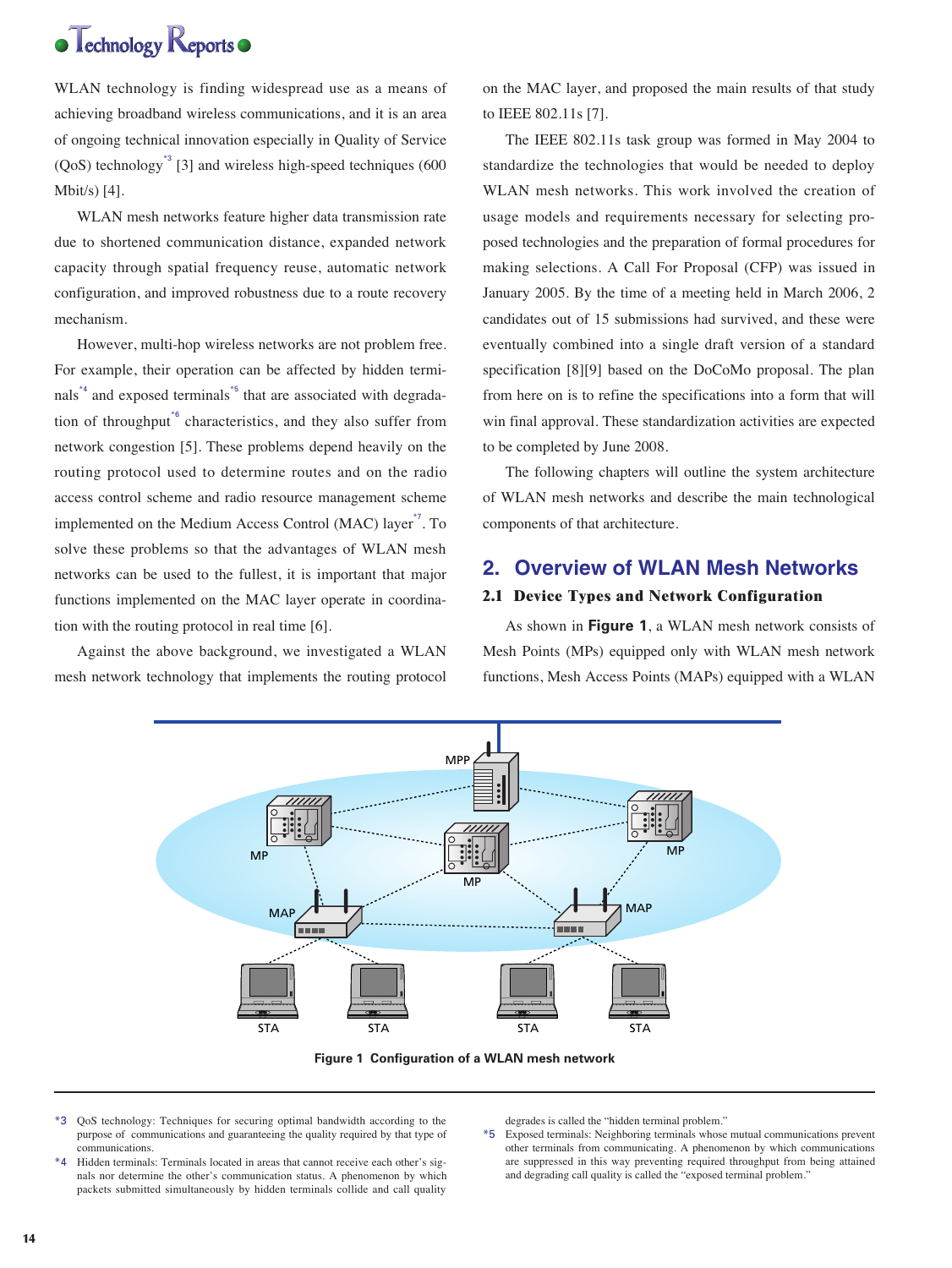access point function in addition to MP functions, a MP collocated with a mesh Portal (MPP) equipped with a gateway function for connecting to an external network in addition to MP functions, and STAtions (STAs) that are legacy WLAN stations having no WLAN mesh network functions. A Wireless Distribution System (WDS) frame<sup>\*8</sup> is used here to transfer data among the MP, MAP and MPP nodes.

## **2.2 Usage Model**

**2.3 System Architecture**

The IEEE 802.11s standard envisions a small- to mediumscale WLAN mesh network configured with a maximum of 32 MPs (MAPs included). Practically, each MAP can be connected to many STAs enabling the entire network to accommodate several hundred terminals. Multiple WLAN mesh networks can also be interconnected to further expand network scale.

We expect WLAN mesh network technology to be applicable to a wide variety of usage environments. These might be home networks that connect digital appliances, personal computers, and other devices; office networks that make up corporate LANs; college campus networks and public access networks for commercial districts; and ad hoc networks for interconnecting mobile terminals [10].

tional blocks of this architecture.

1) Mesh Topology Learning, Routing and Forwarding

This block contains a function for discovering neighboring nodes, a function for obtaining radio metrics<sup>\*9</sup> that provide information on the quality of wireless links, routing protocol for determining routes to transfer packets to their destinations using MAC addresses as identifiers, and a packet forwarding function. Here, to make efficient use of radio resources, routing protocol must make use of radio metrics and multiple frequency channels in accordance with radio conditions.

2) Mesh Network Measurement

This block contains functions for calculating radio metrics used by routing protocol and for measuring radio conditions within the WLAN mesh network for use in frequency channel selection.

3) Mesh Medium Access Coordination

This block includes functions for preventing degraded performance due to hidden and exposed terminals, functions for performing priority control, congestion control, and admission control, and a function for achieving spatial frequency reuse.

4) Mesh Security

This block contains security functions for protecting data frames carried on the WLAN mesh network and management frames used by control functions such as routing protocol. It assumes the use of WLAN security schemes defined by the

Mesh





- 
- \*6 Throughput: Effective amount of data transmitted without error per unit time.
- \*7 MAC layer: A layer that has a control function for preventing packet collisions when sharing communication lines among multiple nodes. This layer is a lower sublayer of the data link in the OSI 7-layer model.

\*9 Radio metrics: Indices used in routing that take the quality of radio links into account.

- \*10 IEEE 802.11i: A standard defining wireless LAN security functions.
- \*8 WDS frame: Unit of data used for communicating between wireless access points.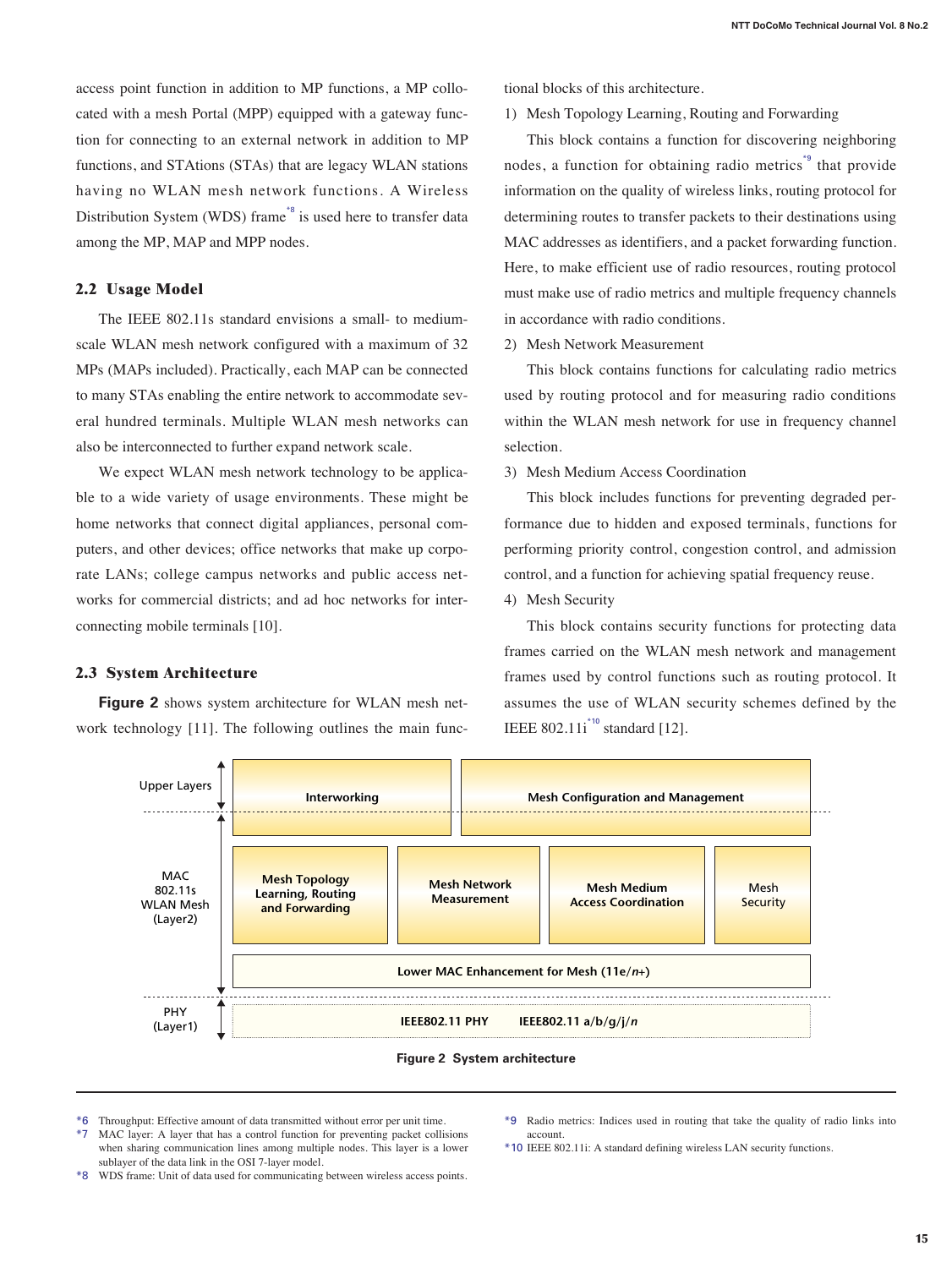

## 5) Interworking

As part of the IEEE 802 standard typical of wired Ethernet, a WLAN mesh network must conform to IEEE 802 network architecture. Accordingly, to connect to other networks, a transparent bridge<sup>\*11</sup> function must be implemented in the MPP situated at the network boundary, and each WLAN mesh network must operate as a broadcast network so that forwarded packets can be delivered to all terminals connected to the LANs.

6) Mesh Configuration and Management

This block includes a WLAN interface used for automatic setting of each MP's Radio Frequency (RF) parameters (frequency channel selection, transmit power, etc.), for QoS policy management, etc.

## **3. Details of Elemental Technologies**

Of the various elemental technologies making up WLAN mesh networks, routing technology, congestion control technology, and dynamic frequency channel allocation technology are considered to be especially important. These technologies are described below.

### **3.1 Routing Technology**

Routing protocol and radio metrics are important elements in determining the performance of a WLAN mesh network. To date, however, many routing protocols [13] and radio metrics [14][15] have been proposed, and achieving interoperability between devices of different vendors has been a serious problem. In addition, the optimal routing protocol or radio metric depends on the usage model [16], and to complicate matters even further, future standard technologies and vendor propriety protocols are expected to be implemented in the years to come.

Against the above background, it is important to have a default routing protocol and radio metric that all devices will be required to implement to ensure interoperability, and to have an extensible framework that enables the implementation of various routing protocols and radio metrics optimized for different usage environments.

1) Extensible Framework

A framework that enables flexible selection of a routing pro-

tocol and radio metric is essential to achieving routing technology appropriate for the actual usage environment. At the same time, the formation of a WLAN mesh network requires that all MPs select the same routing protocol and radio metric.

Consequently, combination of routing protocol and radio metric is defined as a profile\*12, and a function is prescribed to notify the profile that is selected by each MP to neighboring MPs[17].

2) Routing Protocol

Layer-3 routing protocol, which has been extensively researched for some time, can be broadly divided into two types: proactive and reactive [16]. The proactive type establishes routes beforehand regardless of whether communications are in progress, while the reactive type establishes routes as needed for communication purposes. The characteristics exhibited by these schemes are heavily affected by external factors such as network size and the speed of mobile nodes. Nevertheless, it is desirable that a default routing protocol, which all terminals will be required to implement, be capable of minimizing protocol complexity while exhibiting high performance in diverse usage environments. With this in mind, we have proposed a scheme that builds upon the Ad hoc On-Demand Distance Vector routing (AODV) scheme [18], a reactive-type routing protocol. Our proposed scheme, called Radio Metric AODV (RM-AODV) [19], possesses the following features as enhancements to AODV.

a) Support of radio metrics

The proposed routing protocol periodically checks radio conditions with neighboring nodes to select routes that further stabilizes and minimizes the radio metric.

b) Support of multiple WLAN interfaces

For MPs having multiple WLAN interfaces, the proposed routing protocol includes functions for using them in parallel and for using the interface having the lowest utilization ratio of radio resources for any given destination. These functions allow routing that maximizes system capacity in accordance with continuously changing radio conditions.

c) Support for Legacy 802.11 Stations

A MAP that manages STAs not equipped with routing func-

<sup>\*11</sup> Transparent bridge: Technology used for interconnecting LANs defined by IEEE 802.1D. It enables terminals belonging to different LANs to be seen by each other as if they were operating on the same LAN.

<sup>\*12</sup> Profile: Equipment configuration information. In IEEE802.11s, "profile" refers to routing-related configuration information.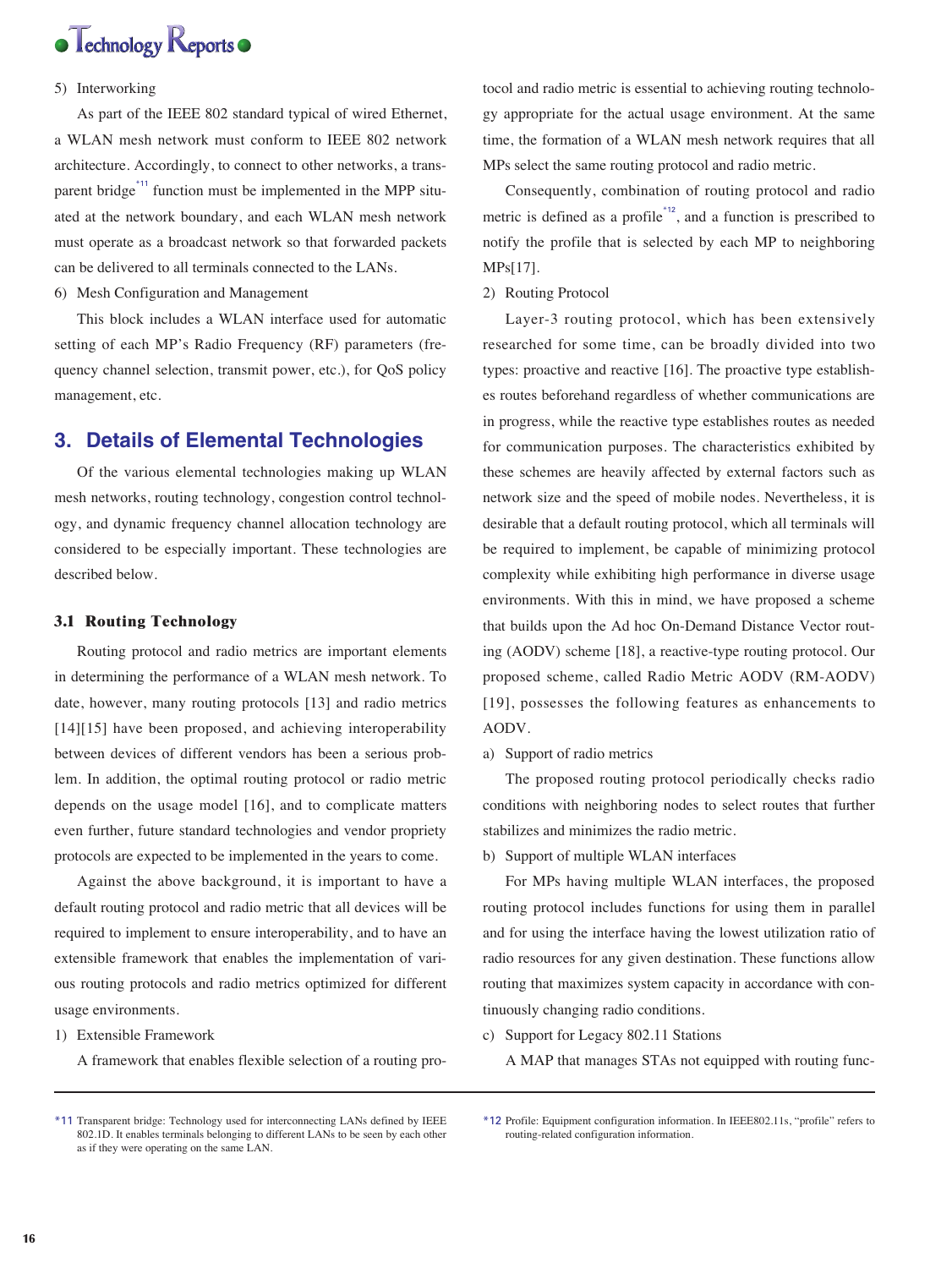tions enables a STA to participate in a WLAN mesh network by maintaining a route to the destination on behalf of that STA.

We note here that IEEE 802.11s adopts the Hybrid Wireless Mesh Protocol (HWMP), which incorporates RM-AODV with a function added for establishing tree-based routes beforehand [9].

3) Radio Metric

The quality of a WLAN mesh network depends on the quality of the wireless links, on interference, and on the utilization ratio of radio resources [20]. To reflect all of these conditions and to achieve easy implementation, we have adopted airtime<sup>\*13</sup> as a default radio metric [9].

4) RM-AODV Operation Overview

**Figure 3** shows RM-AODV operation. First, an MP performs a radio metric exchange with neighboring nodes. The radio metric quantifies the quality of a wireless link as determined by wireless data transmission rate, amount of traffic, amount of interference, and other factors (Fig.  $3(1)$ ).

Next, the source node broadcasts a request packet throughout the entire network. If, however, the source node happens to be a MAP that accommodates STAs equipped with no routing protocol, it will send the request packet on behalf of the source STA.

At this time, each relay node adds the value of the radio metric for the upcoming wireless link to the existing value of the radio metric in the request packet so that an accumulated radio metric value can be delivered to the destination node. In the event that a relay node has more than one WLAN interface and the radio metric value is the same for each, the WLAN interface for which the request packet arrives first will be selected in order to take the congestion state of each interface into account (Fig.  $3(2)$ ).

Finally, the destination node selects the route having the smallest radio metric tabulated over an entire route (Fig.  $3(3)$ ), and notifies each relay node along that route of this selection



**Figure 3 RM-AODV operation overview**

\*13 Airtime: The actual time taken for packet transmission on a wireless link. Used as an index for determining paths in IEEE 802.11s.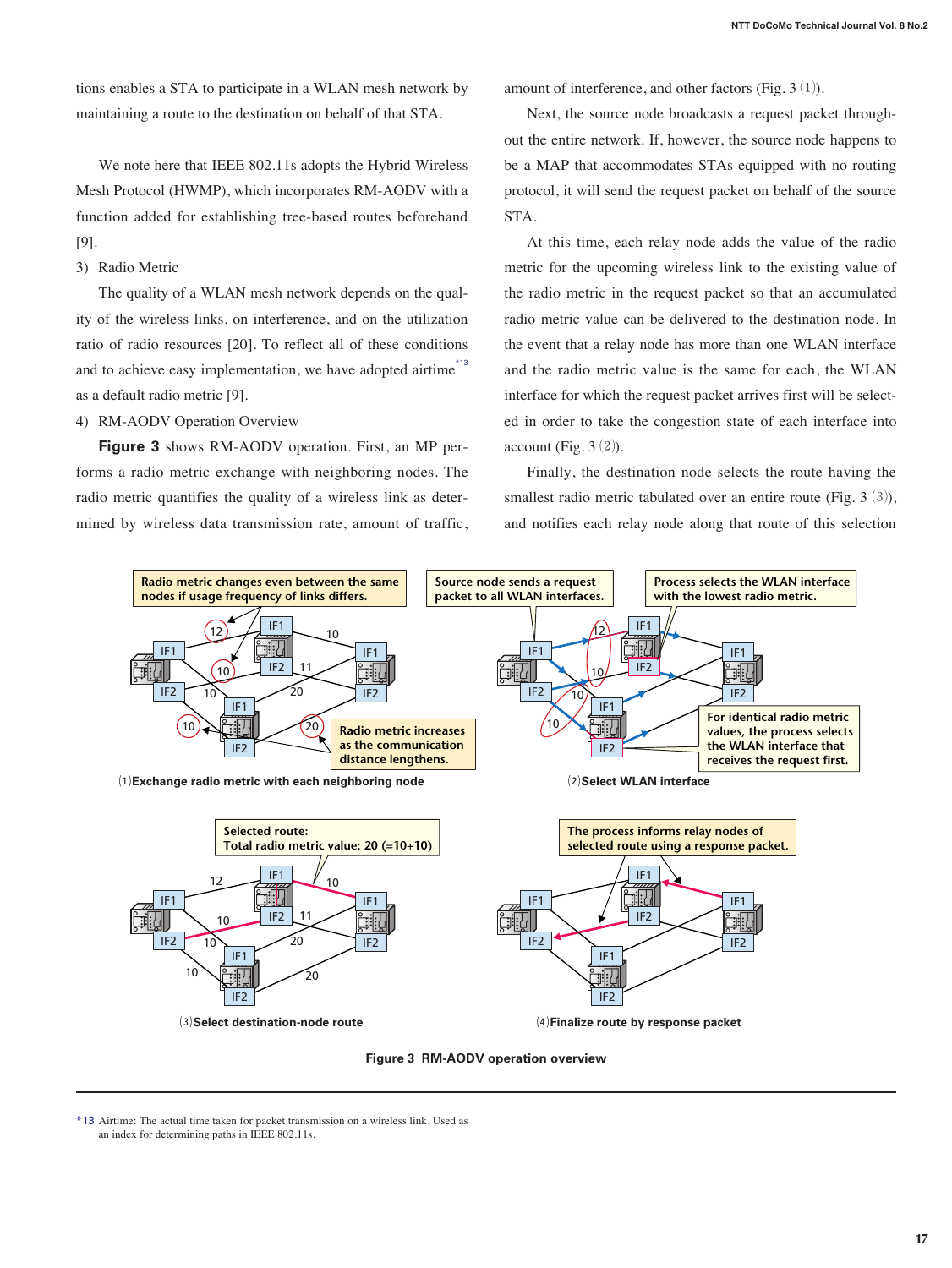# $\bullet$  Technology Reports

using a response packet (Fig. 3  $(4)$ ). In a manner similar to request-packet processing, a destination node that happens to be a STA will have its MAP reply with the response packet.

5) Characteristics Evaluation

We here present the results of evaluating the proposed protocol by computer simulation.

**Figure 4** shows simulation results for 16 MPs placed randomly in a 50-m-square area. For comparison purposes, the figure shows characteristics when applying hop count ( the number of relay nodes) versus those for a radio metric as criteria for routing, with the results for 1 and 2 WLAN interfaces shown for each. On comparing the conventional scheme using hop count and 1 WLAN interface with the proposed scheme using a radio metric and 2 WLAN interfaces, the latter is found to achieve 2.3



**Figure 4 RM-AODV characteristics evaluation**

times the system capacity in terms of throughput by making uniform use of multiple WLAN interfaces.

## **3.2 Congestion Control Technology**

In a WLAN mesh network that assumes packet transfer among MPs, the buildup of packets at relay equipment can cause transmission delays and drops in throughput to occur [21]. To prevent this problem from occurring in an efficient manner while minimizing revisions to existing specifications for the MAC layer, proposals have been made for congestion control technology that aims to adjust transmission rates between neighboring nodes through signaling [22][23].

The following outlines a congestion control method that prevents congestion at relay nodes by appropriately setting parameters known to have a high degree of freedom in the Enhanced Distributed Coordination Access (EDCA)<sup>\*14</sup> [3]. This method has been defined as a mandatory function in the IEEE802.11s standard.

### 1) Principle Behind Generation of Congestion

**Figure 5** shows the mechanism of congestion generation within a WLAN mesh network. The scenario shown depicts twoway communication between MP1 and MP5 via intermediary MPs. If we compare throughput characteristics for the links nearest the packet-originating nodes (links  $L_{1,2}$ ,  $L_{5,4}$ ) with those for the links nearest the packet-destination nodes (links  $L_{4.5}$ ,  $L_{2.1}$ ), we see that the latter represents a decrease to about 20% of the former.

We here examine the routes between MP1 and MP3 referring to **Figure 6**. If using EDCA as the radio access mechanism, the opportunity for packet transmission would normally be uniform among MP1, MP2 and MP3. In this case, however,

> MP2 acts as a relay node requiring it to send packets in both directions. This means that MP2 has relatively lower packet-transmission opportunity and that packet buildup and transmission-buffer overflow can occur in that node resulting in significantly degraded throughput characteristics.





<sup>\*14</sup> EDCA: A radio access method for ensuring communication quality on wireless LAN standardized in IEEE802.11e.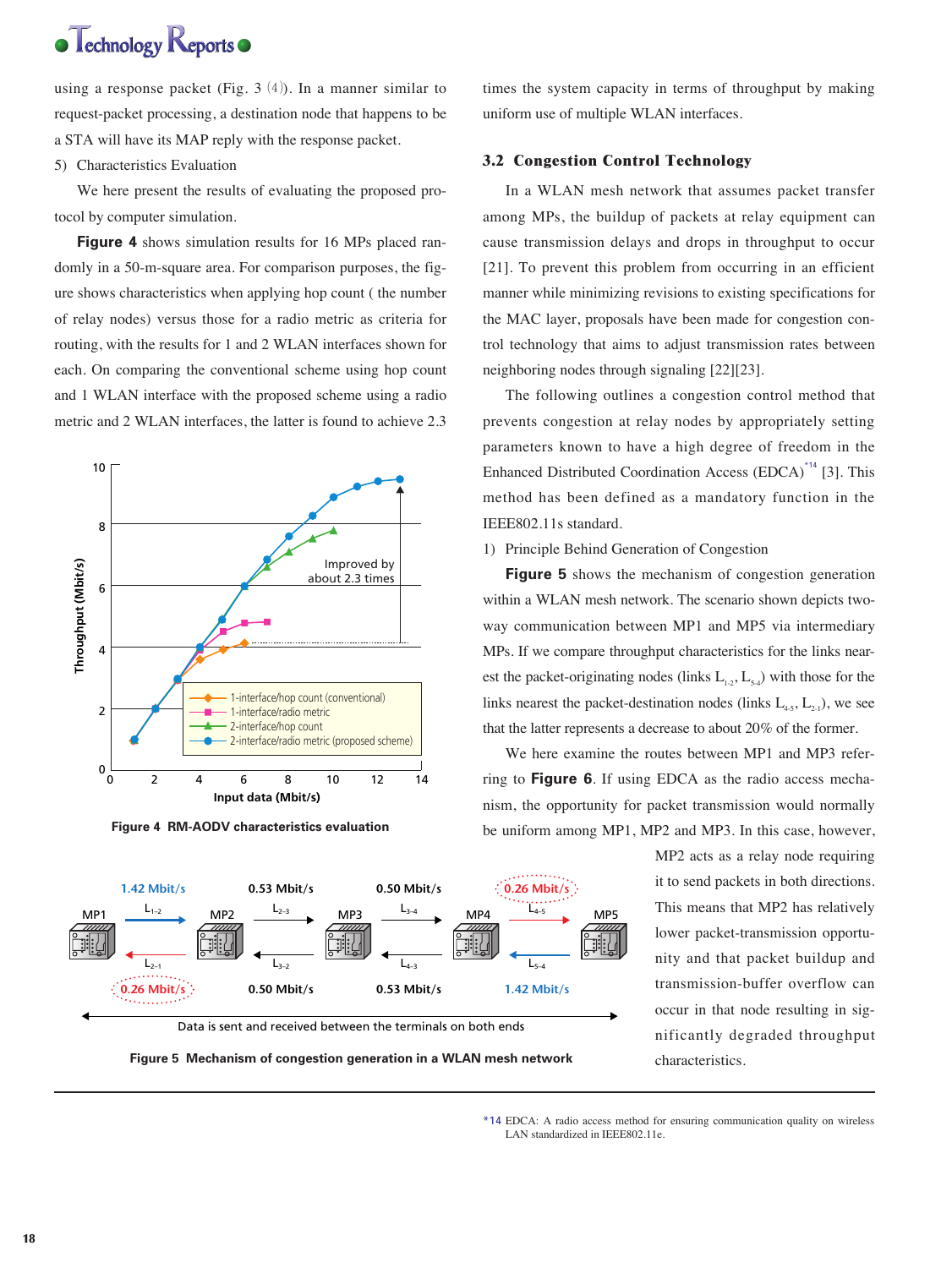### 2) Outline of Congestion Control Technology

**Figure 7** shows the proposed congestion control technology. In the figure, MP(n) receives packets at transmission rate  $J(n-1)$  from upstream node MP(n–1) and sends packets to node MP(n+1) at transmission rate  $J(n)$ . The following condition must be met here for congestion not to occur at relay node MP(n).

$$
J(n-1) < J(n)
$$

Accordingly, downstream node MP(n) needs to convey its maximum transmission rate to upstream node MP(n–1), and to do this, it sends a Congestion Control Request (CCR) packet. The upstream node now transmits packets at a transmission rate lower than the one specified in the CCR thereby solving the congestion at the relay node and improving end-to-end throughput as a result. Although Fig. 7 only shows packet traffic in one direction, the same type of processing would be needed in both directions in the case of bidirectional traffic.

To make such congestion control tech-

nology as effective as possible, it is important that studies be made on optimal settings for traffic-observation period and CCR-sending cycle and on transmission-rate control methods. It is desirable, in particular, that adaptive rate control be performed using EDCA to minimize changes to hardware.

3) Effect of Congestion Control Technology

We here present simulation results for a topology<sup>\*15</sup> having multiple flows in a single network as shown in **Figure 8**. In this simulation, transmission rate is controlled by increasing or decreasing the value of Arbitration Inter Frame Space Number  $(AIFSN)^{16}$ , an EDCA parameter. Symbols  $f_1$ ,  $f_2$  in the figure denote data traffic while symbol  $f<sub>3</sub>$  denotes voice traffic to which a higher QoS class has been set.







**Figure 7 Overview of congestion control technology**



**Figure 8 Simulation topology**

Because a CCR packet can specify the maximum rate for each of the four types of QoS classes specified in [3], it becomes possible even when applying congestion control to regulate data traffic flow without having to reduce the throughput of high-priority traffic such as voice calls.

**Figure 9** shows simulations results. It can be seen that the application of congestion control improves total throughput by about 30%. Furthermore, since transmission rate can be specified for each QoS class, high-priority voice traffic  $(f_2)$  can be kept at a fixed rate while improving the throughput of data traffic  $(f_1, f_2)$  even when applying congestion control by the method presented here.

<sup>\*15</sup> Topology: Positional relationship of devices, network configuration, etc.

<sup>\*16</sup> AIFSN: Time interval before beginning data packet transmission as defined in EDCA.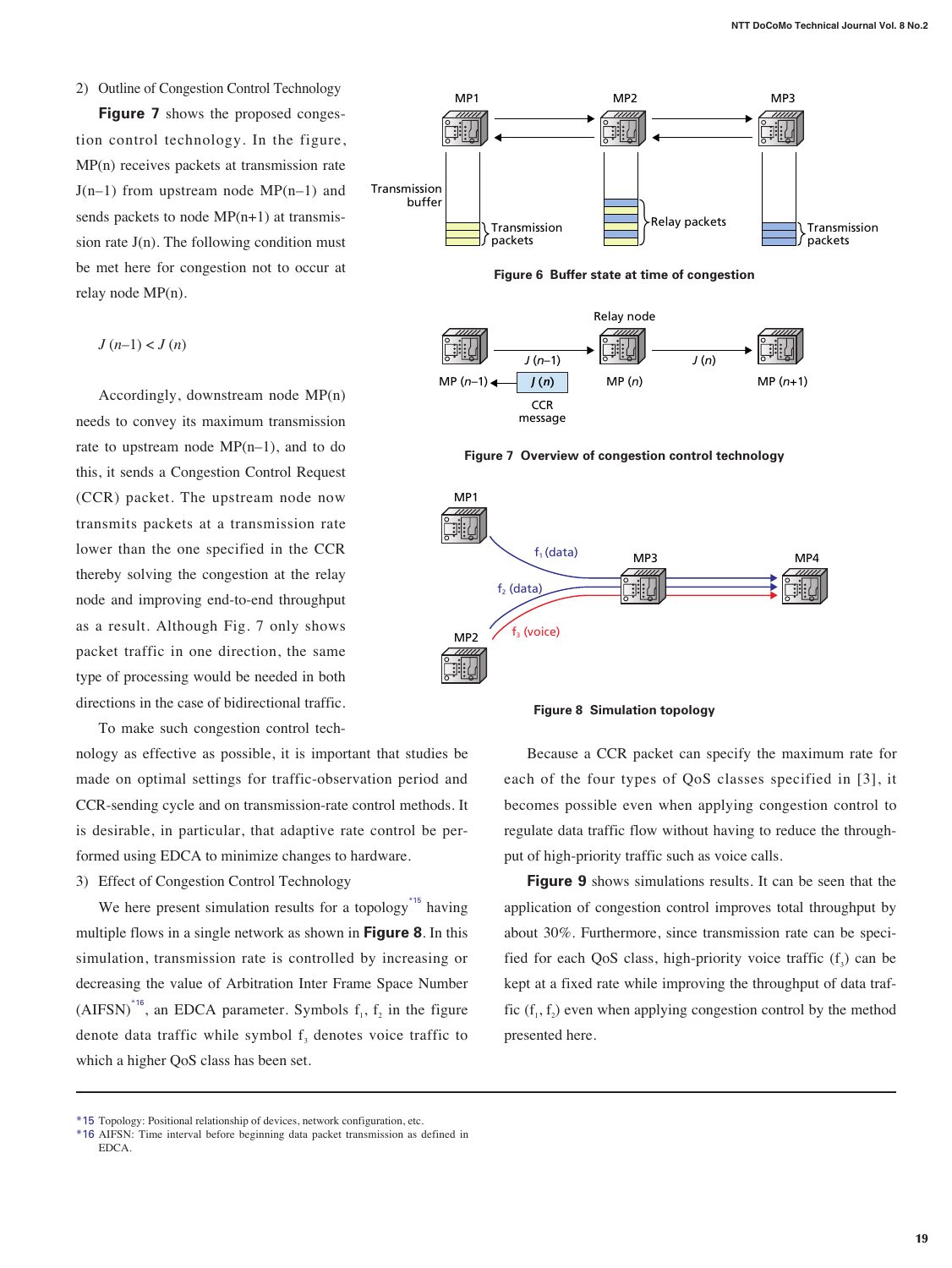



**Figure 9 Throughput characteristics with and without congestion control**

#### **3.3 Dynamic Frequency Channel Allocation Technology**

Four channels in the 2.4-GHz band and eight channels in the 5-GHz band are available for current WLAN equipment in Japan. In conventional systems, an access point selects an optimal frequency channel and instructs the terminal awaiting connection to use that frequency channel. A WLAN mesh network, however, has a distributed network configuration having no equipment that performs centralized control, and it is left to each MP to decide which frequency channel to use. To form a stable network and increase network capacity in this situation, it is important that a dynamic frequency channel allocation technology be adopted. The following describes two frequency channel selection methods defined as mandatory functions in IEEE 802.11s [7].

### 1) Single Channel Mode

Constructing a stable network to prevent network cutoffs

from occurring requires that each MP select the same frequency channel. To this end, frequency channel priority information can be used to enable a common frequency channel to be selected for the entire network even if each MP chooses a frequency channel independently. This information is exchanged among neighboring nodes and the frequency channel used by the node with the highest frequency channel priority is selected as the common frequency channel.

2) Multi Channel Mode

In this mode, it is assumed that each MP possesses multiple WLAN interfaces and that multiple frequency channels will be used to good effect in a WLAN mesh network. Such an MP is able to dynamically allocate a frequency channel to each wireless link in accordance with network topology and traffic conditions. In the multi-channel-mode example shown in **Figure 10**, the WLAN interfaces that are to use the same frequency channel between MPs are grouped together as clusters<sup>\*17</sup> and a frequency channel is determined for each cluster. This framework for allocating frequency channels can increase network capacity by load balancing [24] and can even solve the hidden-terminal and exposed-terminal problems [25].

## **4. Conclusion**

This article presented an overview of WLAN mesh networks and described system architecture. It also described the elemental technologies needed to configure a WLAN mesh network, namely, routing, congestion control technology, and dynamic frequency channel allocation technology. For the future, we plan to continue researching WLAN mesh networks as a platform technology for ubiquitous networks.



<sup>\*17</sup> Cluster: In this article, a group of wireless LAN interfaces that use the same frequency channel within a wireless LAN mesh network.